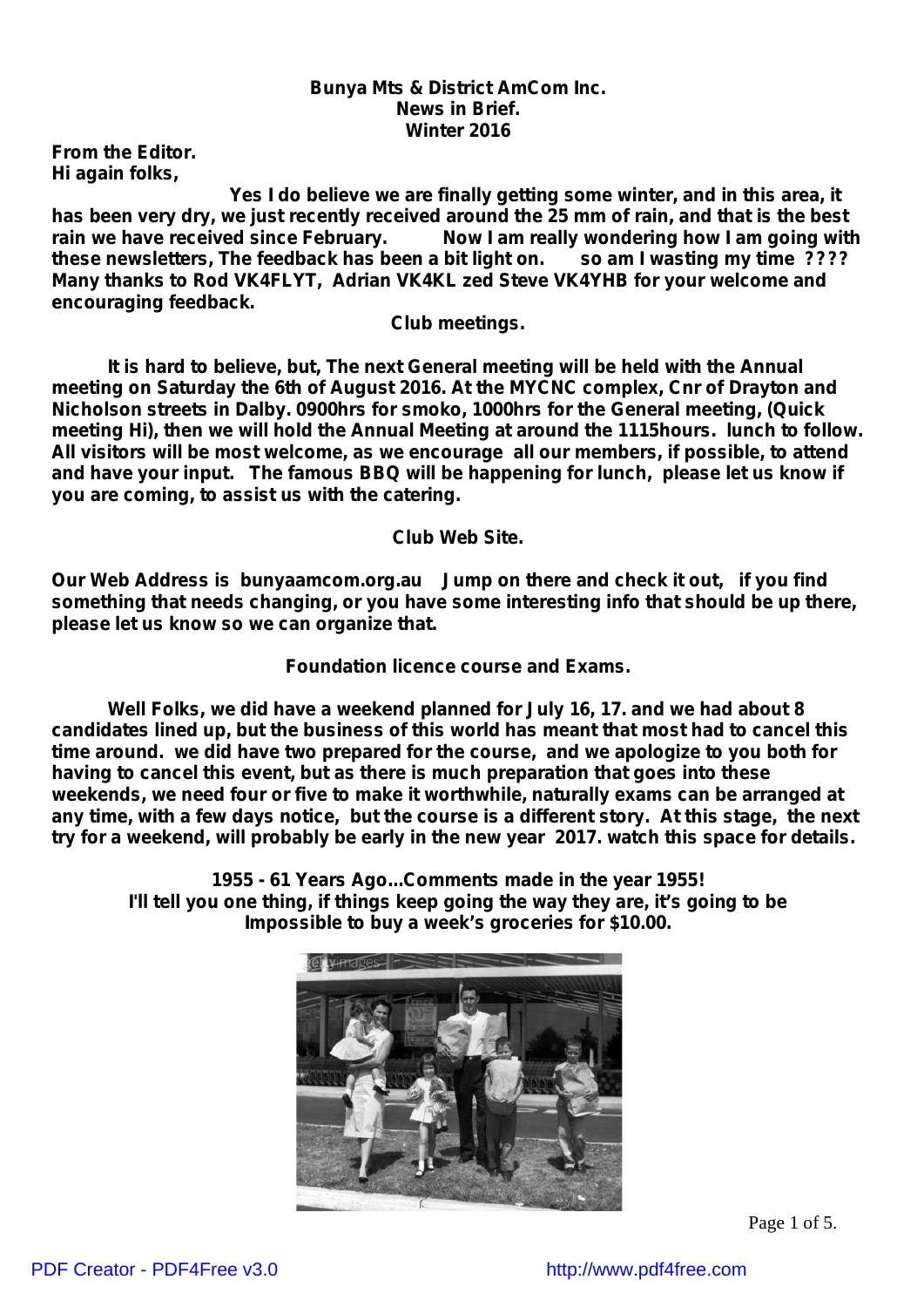

**Noel's Nutty Campers VK4NL** Ph. 0413 958 216



Young Noely

**Email:vk4nlnoel@gmail.com <http://vk4nl3.wix.com/noelsnuttycampers>**

Noel's Van

# CALENDAR FOR NOEL'S NUTTY CAMPERS EVENTS - 2016

Camps coming up. **July2016 - 21,22,23,24**

Yarraman Caravan Park– Dog friendly - YES

**OCTOBER -13,14,15,16**

Toowoomba Show Grounds – Dog friendly - YES

**Can you please mark off these dates in your dairies; further information will be sent as each event gets closer. Regards NN (Nutty Noel**

*More exam questions.*

*1. A repeater receiver has a sensitivity figure of .5 of a microvolt, or 1/2 a microvolt. If this repeater suffers some interference that reduces the sensitivity by about 20DB. What sensitivity would the poor old repeater now have.*

*A. .005 Microvolt. B. 50 microvolt. C. 500microvolt. D. 1 Milivolt*

*2. Two resistors are connected in parallel and connected across a 10 volt power supply. the resistors are both 100ohms, what wattage rating would these two resistors need to be in order to handle the current.*

*A. 1 watt B. 10watts C. 1/2 A watt. D. 20watts.*

*Answers at the end of the rag. DON"T CHEAT!!! Or I will arrange to have your chooks turn into emus and peck your dunny down.*

*Jandowae Trail Bike ride.*

*This event, that was set down for the 2nd 3rd of July, (that has just gone) has been postponed until the 9th 10th 11th of September due to various reasons. with this event, we provide a radio communications safety nett, with our soul objective to keep the organizers up to date with any incidents or accidents that happen during the ride. The action happens on the Saturday and Sunday, and we usually arrive and set up on the Friday. If you are interested in getting involved in this event, please make contact, and we will give you more information on this interesting weekend.*

*Page 2 of 5.*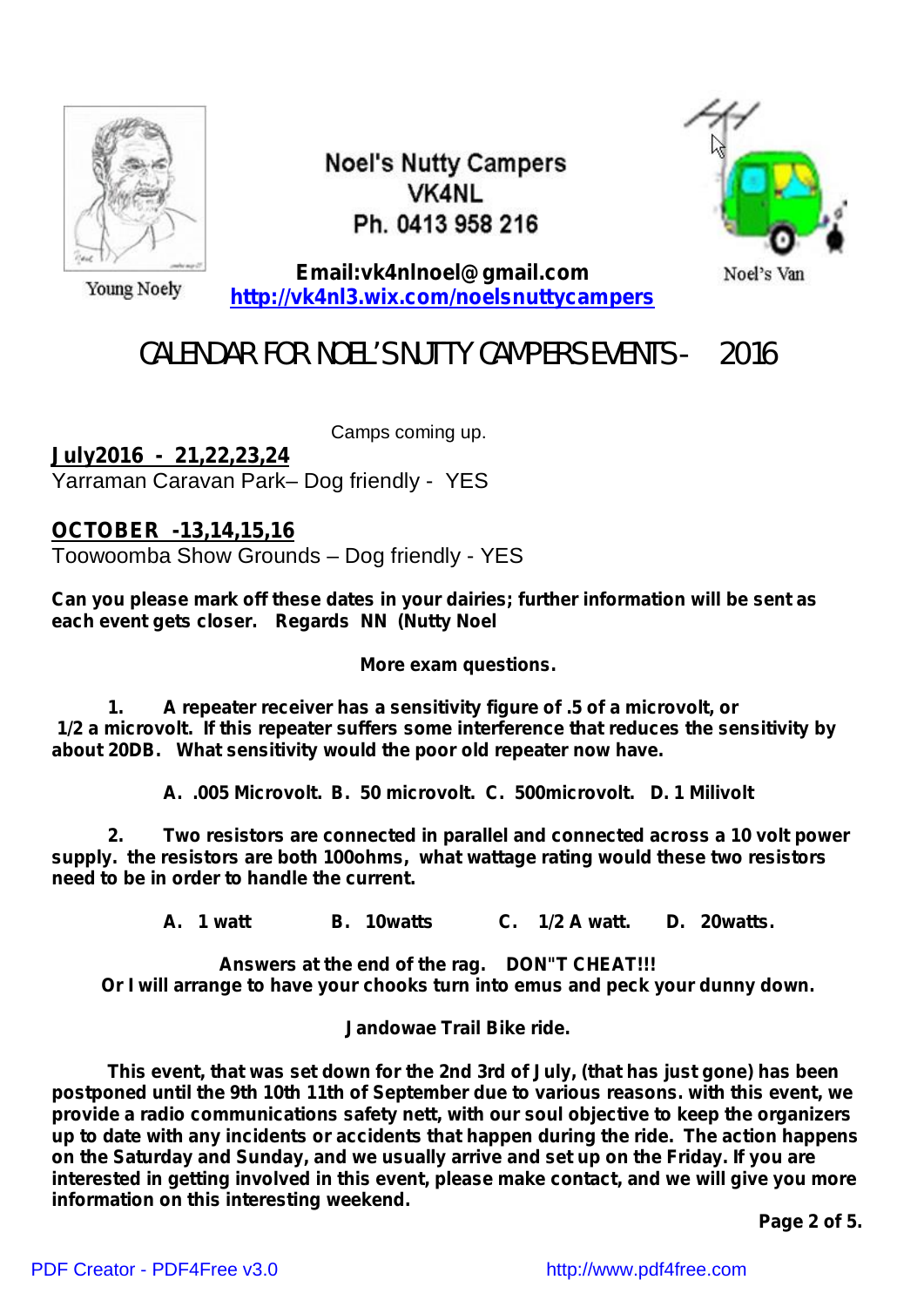## *Repeater update.*

*Well there is some light at the end of the tunnel, The crew who look after the other services on Mt Kiangarow are planning a visit to service their equipment and check on our interference problem very soon, we will let everyone know when there is some changes.*

*The local Dalby repeater VK4RED. is now back on air in Dalby, if you are travelling through any time, give it a try, 147.250 with a + offset.*

*Also there are some investigations happening with regards to possibly setting up a 2mt repeater over in the South Burnett, more details when they come to hand. Naturally this project will be dependent on what support is forthcoming from the resident amateurs in this area, please let us know what you think.*

#### **Fundraising.**

**Our fundraising Sausage sizzles are continuing on the Saturdays that folks are available, as we continue to cover the ongoing costs of setting up and maintaining the club's equipment and other costs, like insurance, licences, freight etc.**

#### **Club Netts.**

#### **Bunya Mts & District AmCom Inc.**

*Each Sunday evening at 1930hrs we run an 80mt nett on 3.650 MHz.* If you have some time to spare on a Sunday evening, please call in and say hi, and join in the different topics of discussion that arise from time to time. It is great to have our regulars on this *nett, but there are quite a few missing, So, the question. Where are you all.???*

*The 2mt nett is on each Wednesday evenings at 1930 hrs on the Bunya Mts 2mt repeater. 146.675 megs please call in if you can, and join the conversation.*

#### *oooOOOooo*

The Efficiencies, or rather the inefficiencies of Lead acid batteries and solar panels.

#### **OK, we now move on to different weather conditions with our solar panels.**

On a bright sunny day, you will achieve the charge curve that I referred to in the last edition of the rag. Now some days are not as bright as others, in other words the day is quite hazy, When this **occurs, the performance reduces by some 10 to 20% roughly, depending on the strength of the haze, Now what about days of broken cloud, some Cyrus and Nimbus cloud, well the panels will perform** well while the sun is out of the clouds, but when it goes under a cloud, rough figures would be around **60 to 70% loss of performance, naturally, this is dependent on the amount of cloud present. Then you have over cast days, with 100% cloud, then the charge reduces to around 10 to 20%** depending on the brightness of the day, when it is raining, the performance sits at about 5 to 10% of normal charge. So the conclusion of this is that Solar panels work best in areas of low, or little rainfall **and cloud.**

**Neil Holmes VK4NF.**

## **You're getting old when**

**you don't care where your spouse goes, just as long as you don't have to go along.**

**Page 3 of 5.**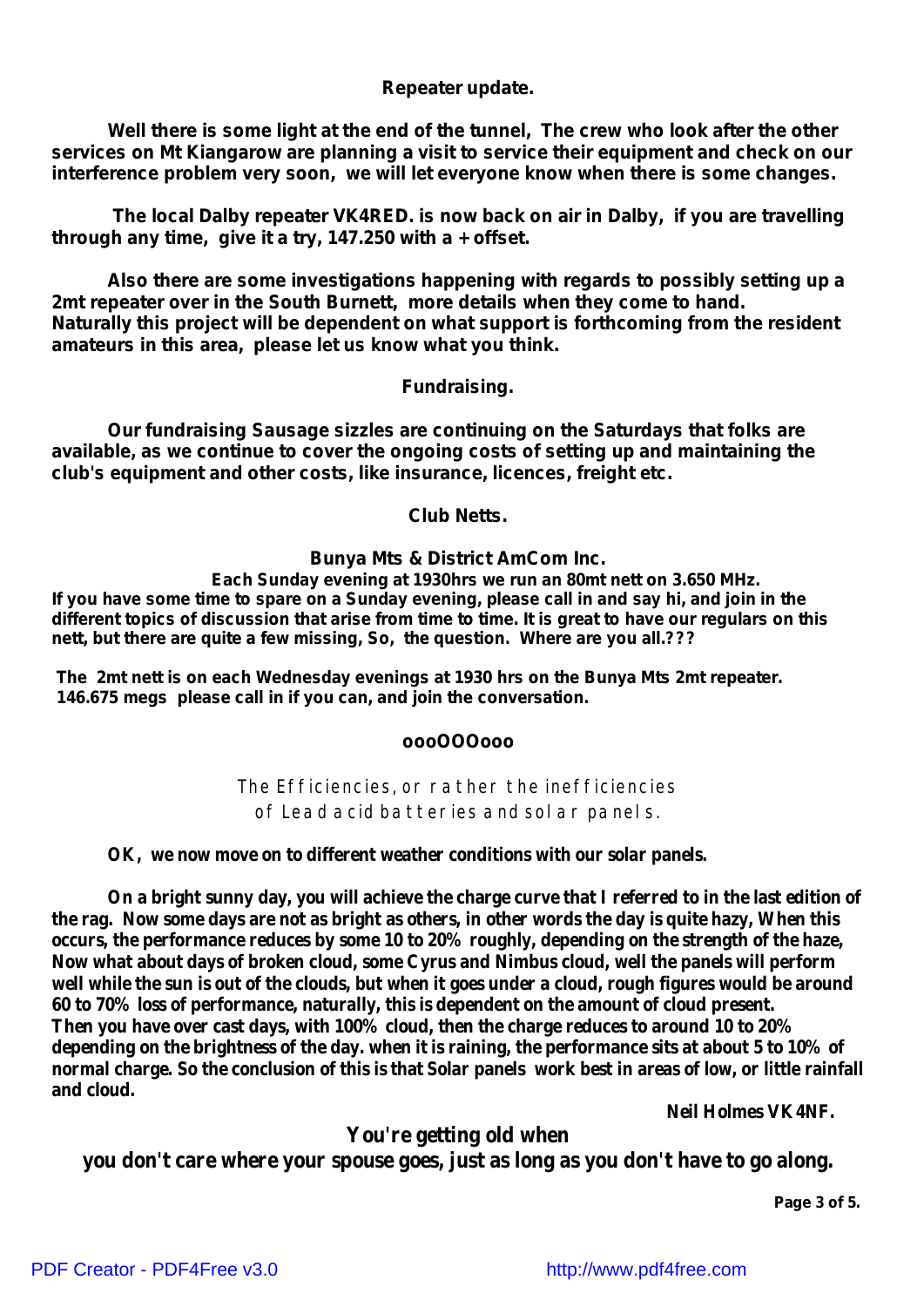### *Darling Downs Radio Club netts.*

**The club conducts two nets on a committed and regular basis.**

**1. A 2m net is conducted each Sunday morning at 10am after the news broadcast**

. At 9:00am the WIA News re-broadcast following which a call-back which the node automatically records and sends to the WIA. Then, at 10:00am, Please note: The IRLP and Echolink facilities will be shut down from 9:00am to the end of the WIA news and call-back, after which the IRLP and Echolink will be enabled. However, if you wish to join the 10:00am net, you can call in on IRLP or EchoLink approximately 8 minutes before **10:00am, and join us on the net.**

2. Each Saturday evening there is an 80m net on 3.587 MHz (+ or - QRM) commencing at 7:30pm and is **hosted by Theo Moller (VK4ESK). This net is also well attended by both local and interstate amateurs. The Club has two repeaters, VHF and UHF, co-sited, and both employing the call sign vk4rdd.** The 2m repeater transmits on 146.750 MHz with standard 600 kHz offset. IRLP is available on the 2m repeater. **Node number is 6958. Connect: Use DTMF for the node number you require. Disconnect: Use DTMF "73"** EchoLink is also available on the 2m repeater. Node number is 69580 Connect: Use DTMF "star" and then **the node number required. Disconnect: Use DTMF "73" only. [NB: No "star" required**

**To contact the DDRC.**

**The secretary, PO Box 3257 Village Fair Toowoomba 4350 Web page: [http://www.ddrci.webs.com](http://www.ddrci.webs.comhas) has all the details. The club meets the second and fourth Mondays of each month The Club meets at the Drayton Bowling Club, 44 Gipps street, Drayton. All meetings start at 7:00pm sharp. The second Monday is always a Management committee meeting, and is held each month. The fourth Monday is usually a social and technical evening, with 2 exceptions: 1. In July this Monday is the Annual General Meeting of the club 2. In December there is no meeting on the fourth Monday. Page 4 of 6.**

A good way to support any of your radio clubs and its assets activities and projects is to become a financial member. To find out how to do this, and obtain an application form. Please make contact with your club via *any of the avenues below.*

Some folks do not wish to be members of a club, and that is quite understandable. Given this, the best way *to support you club is to make a financial donation. many thanks..*

## **Bunya Mts & District AmCom Inc.**

**Meets on the first Saturday in February, May, August & November. @ the MYCNC complex in Dalby, or at other venues decided @ previous meetings.**

| <b>Postal Address</b>      | <b>President:-------------</b>                                                  |  | Reg Kerslake VK4AQU Ph 07 4662 4950                        |  |
|----------------------------|---------------------------------------------------------------------------------|--|------------------------------------------------------------|--|
| 15 Bunya Street            | Vice President:------ Peter Griffiths VK4POP Ph 07 4662 1509                    |  |                                                            |  |
| <b>Dalby 4405</b>          | Secretary: --------------- Neil Holmes VK4NF Ph 07 4662 4950)                   |  |                                                            |  |
| Email.                     | Treasurer: -------------- Neil Holmes VK4NF Ph 07 4662 4950 ) Mob 0488 687 649. |  |                                                            |  |
| vk4bad@wia.org.au          | Repeaters; - VHF 146.675. UHF 438.7 Co sited on the Bunya Mts.                  |  |                                                            |  |
| Website. bunyaamcom.org.au |                                                                                 |  | VHF repeater located in Dalby 147/250mhz. positive offset. |  |

#### **Sunshine Coast Amateur Radio Club.**

**Contact: Secretary Warwick Marshallsea VK4NW SCARC, PO Box 7551, Sippy Downs, Qld. 4556. Email warwickmar@hotmail.com You may also contact Noel, VK4NL, who is the voice of SCARC to us on the Darling Downs, on vk4nlnoel@gmail.com 80m net: Each Thursday evening, 7:30pm 3.660 MHz call-sign VK4WIS. 2m net: Each Sunday evening, 7:30pm via VK4WIS on 144.300 MHz, USB. 6m net: Each Friday evening, 7:30pm at VK4RSN on 53.700 MHz. 10m net: Each Wednesday evening, 7:30pm 28.70 MHz. EchoLink Internet station is VK4WIS-R, and Node number is 306184. Available on 146.850 MHz and 146.825 MHz (linked ) IRLP Available o 438.075 MHz, with Node number 6564.**